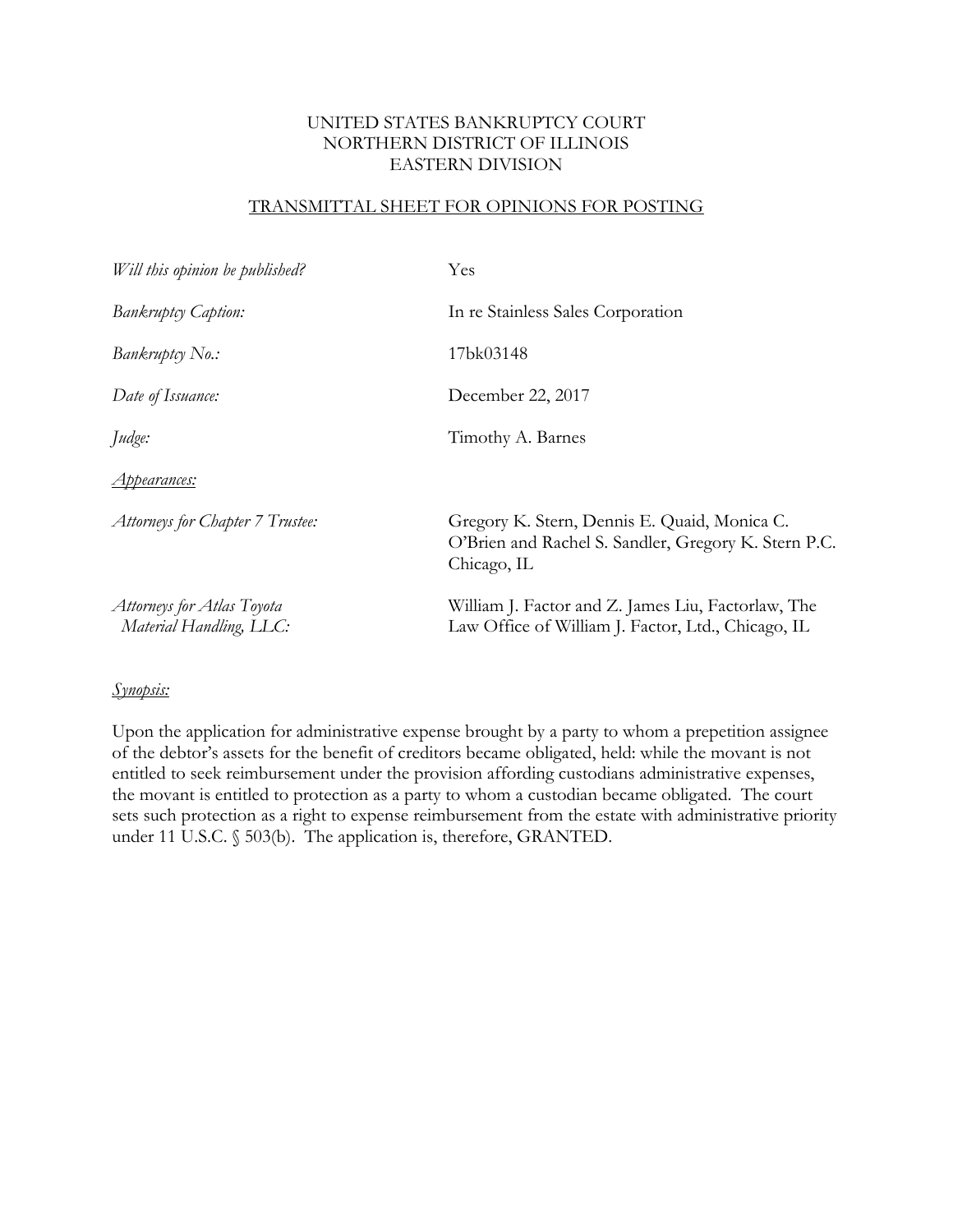) ) ) ) ) )

In re:

Stainless Sales Corporation,

Debtor.

Case No. 17bk03148

Chapter 7

Judge Timothy A. Barnes

 $\overline{\phantom{a}}$  , where  $\overline{\phantom{a}}$  , where  $\overline{\phantom{a}}$  , where  $\overline{\phantom{a}}$ 

# CERTIFICATE OF SERVICE

I hereby certify that I caused copies of the attached Memorandum Decision and Order to be served on all persons on the service list by first class United States mail in properly addressed envelopes with postage prepaid this 22nd day of December, 2017.

> Alexander Hevia Law Clerk

#### SERVICE LIST

*Counsel to Chapter 7 Trustee* Gregory K. Stern, Esq. Dennis E. Quaid, Esq. Monica C. O'Brien, Esq. Rachel S. Sandler, Esq. Gregory K. Stern, P.C. 53 W Jackson Boulevard, Suite 1442 Chicago, IL 60604

*Counsel to Atlas Toyota Material Handling, LLC* William J. Factor, Esq. Z. James Liu, Esq. Factorlaw, The Law Office of William J. Factor, Ltd. 105 W Madison, Suite 1500 Chicago, IL 60602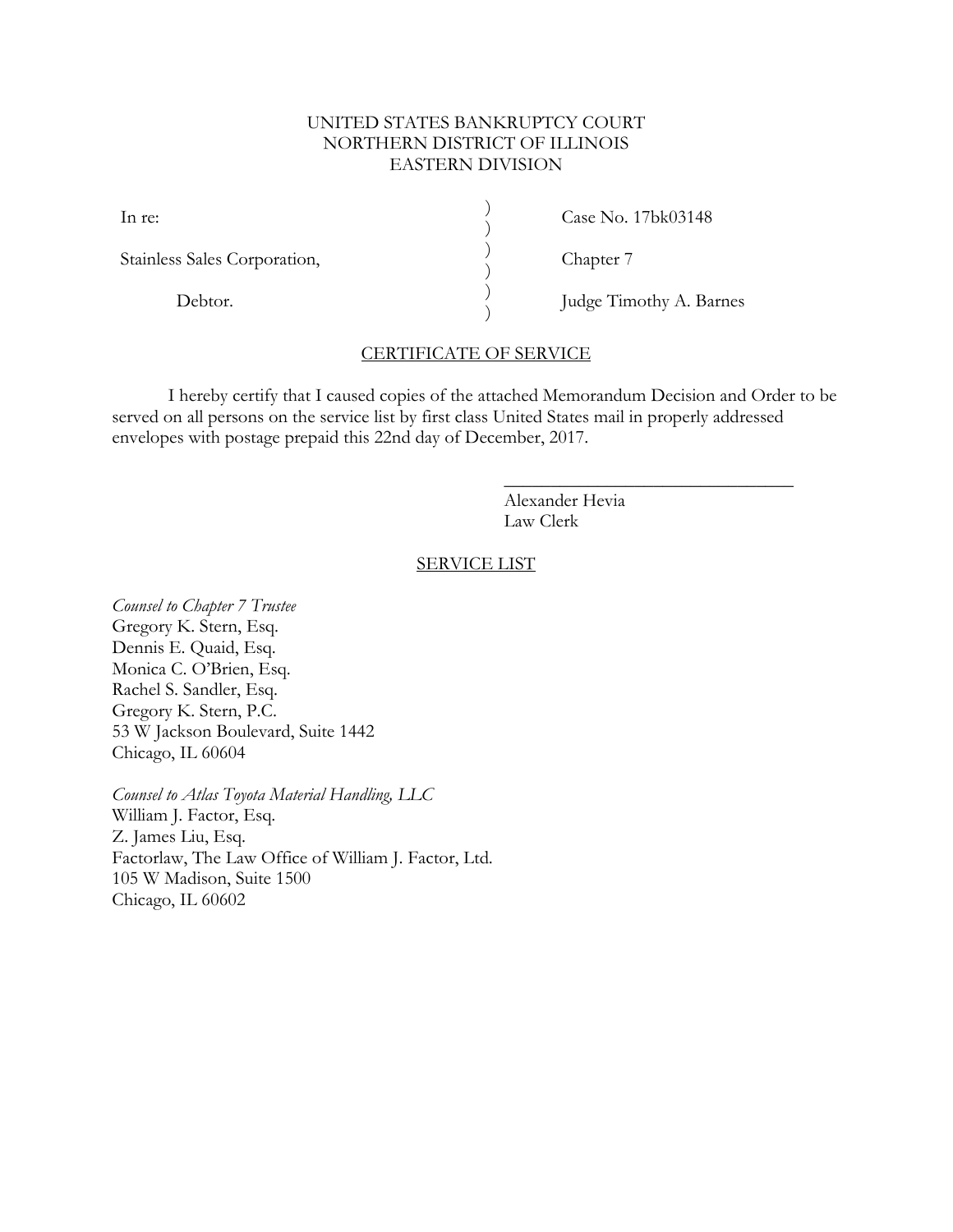) ) ) ) ) )

Stainless Sales Corporation,

Debtor.

Case No. 17bk03148

Chapter 7

Judge Timothy A. Barnes

TIMOTHY A. BARNES, Judge.

## MEMORANDUM DECISION

Before the court is Atlas's Request for Payment of an Administrative Expense [Dkt. No. 171] (the "Application") brought by Atlas Toyota Material Handling, LLC ("Atlas") in the abovecaptioned bankruptcy case (the "Case"). The Application is opposed by David R. Herzog (the "Trustee"), the chapter 7 trustee of Stainless Sales Corporation (the "Debtor"). This matter raises the question of how, if at all, a bankruptcy estate may be held accountable for the actions of a debtor's prepetition assignee for the benefit of creditors.

For the reasons set forth more fully below, upon review of the parties' respective filings, the court finds that Atlas is not entitled, as it claims, to reimbursement of its claim as an administrative expense under the provisions affording administrative expense status to claims by custodians. However, Atlas is entitled to protection, in the manner set forth herein.

# **JURISDICTION**

The federal district courts have "original and exclusive jurisdiction" of all cases under title 11 of the United States Code, 11 U.S.C. § 101, *et seq.* (the "Bankruptcy Code"). 28 U.S.C. § 1334(a). The federal district courts also have "original but not exclusive jurisdiction" of all civil proceedings arising under the Bankruptcy Code, or arising in or related to cases under the Bankruptcy Code. 28 U.S.C. § 1334(b). District courts may, however, refer these cases to the bankruptcy judges for their districts. 28 U.S.C. § 157(a). In accordance with section 157(a), the District Court for the Northern District of Illinois has referred all of its bankruptcy cases to the Bankruptcy Court for the Northern District of Illinois. N.D. Ill. Internal Operating Procedure 15(a).

A bankruptcy judge to whom a case has been referred may enter final judgment on any core proceeding arising under the Bankruptcy Code or arising in a case under the Bankruptcy Code. 28 U.S.C. § 157(b)(1). Bankruptcy judges must therefore determine, on motion or *sua sponte*, whether a proceeding is a core proceeding or is otherwise related to a case under the Bankruptcy Code. 28 U.S.C. § 157(b)(3). As to the former, the court may hear and determine such matters. 28 U.S.C. § 157(b)(1). As to the latter, the bankruptcy court may hear the matters, but may not decide them without the consent of the parties. 28 U.S.C. §§ 157(b)(1) & (c); *Wellness Int'l Network, Ltd. v. Sharif*, –– U.S. ––, 135 S. Ct. 1932, 1939 (2015); *Richer v. Morehead*, 798 F.3d 487, 490 (7th Cir. 2015) (noting that "implied consent is good enough"). Instead, the bankruptcy court must "submit proposed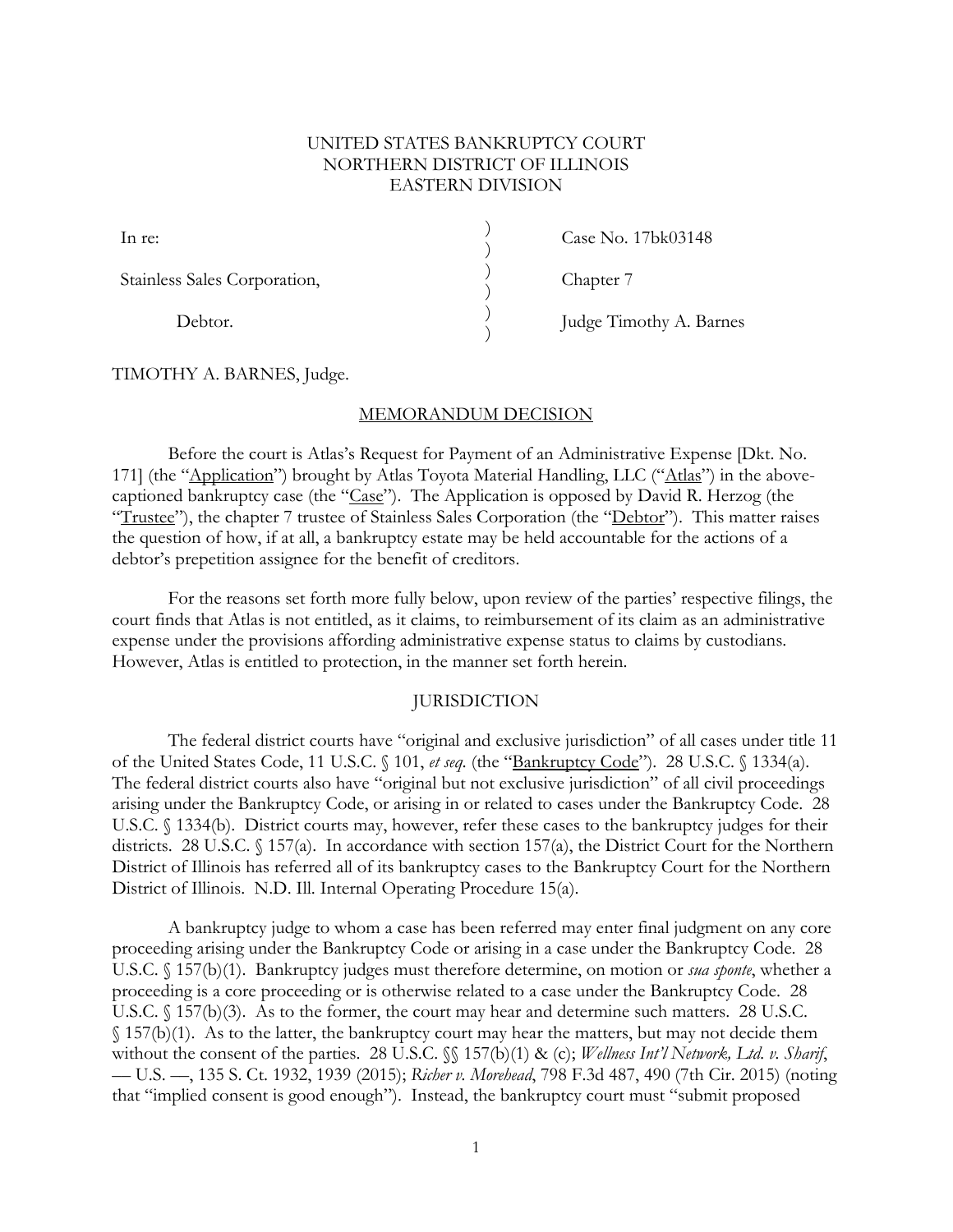findings of fact and conclusions of law to the district court, and any final order or judgment shall be entered by the district judge after considering the bankruptcy judge's proposed findings and conclusions and after reviewing *de novo* those matters to which any party has timely and specifically objected." 28 U.S.C. § 157(c)(1).

Matters arising under section 503(b) of the Bankruptcy Code are matters that may only arise in a bankruptcy case and, thus, the bankruptcy court is empowered to enter final orders with respect to the same. *Matilla v. Radco Merch. Servs., Inc.* (*In re Radco Merch. Servs., Inc.*), 111 B.R. 684, 686 (N.D. Ill. 1990) ("A claim for administrative expenses is one of the core proceedings listed in 28 U.S.C. § 157(b)(2)(B)."). Further, all parties have consented to this court's entry of a final order adjudicating the Application.

Accordingly, determination of the Application is within the scope of the court's jurisdiction and constitutional authority.

#### BACKGROUND<sup>1</sup>

Prior to the commencement of this bankruptcy case, the Debtor's business consisted of the distribution of stainless steel products to various manufacturers. When the Debtor's financials began to deteriorate, the Debtor's board of directors approved an assignment for the benefit of creditors (the "Assignment") and selected Michael J. Eber (the "Assignee") of High Ridge Partners as the assignee. The Debtor, in accordance with Illinois law, assigned all of its assets to the Assignee. In order to liquidate those assets, the Assignee arranged for an auction (the "Auction") to take place.

Preceding the Auction, however, Atlas contacted the Assignee to request the return of a forklift which it had leased to the Debtor and which the Assignee then possessed. According to the communications between the Assignee and Atlas, it appears that the Assignee was willing to return the forklift to Atlas. Unfortunately, before that could happen, the Assignee conducted the Auction and therein sold the forklift. Atlas's forklift was sold for \$15,500.00.

Before the Assignee and Atlas could resolve this situation, on February 3, 2017 (one-day after the Auction and before the Assignee could distribute the Auction proceeds), other creditors of the Debtor commenced an involuntary bankruptcy proceeding against the Debtor under chapter 11 of the Bankruptcy Code. In that proceeding, this Case, an order for relief was subsequently entered. Approximately one-month later, the court converted the Case from one proceeding under chapter 11 to one proceeding under chapter 7. David R. Herzog was appointed as the chapter 7 Trustee.

On August 14, 2017 Atlas filed the Application, initially seeking an administrative expense for \$15,500.00 under section 503(b)(3)(E) of the Bankruptcy Code. Atlas's central argument was that, under *Reading Co. v. Brown*, 391 U.S. 471, 478 (1968), Atlas should be allowed to recover its

 $\overline{a}$ 

<sup>1</sup> In addition to the items discussed herein, the court has also taken into consideration any and all exhibits submitted in conjunction with the matter before it. Though these items do not constitute an exhaustive list of the filings in the instant case, the court has taken judicial notice of the contents of the docket in this matter. *See Levine v. Egidi*, Case No. 93C188, 1993 WL 69146, at \*2 (N.D. Ill. Mar. 8, 1993) (authorizing a bankruptcy court to take judicial notice of its own docket); *In re Brent*, 458 B.R. 444, 455 n.5 (Bankr. N.D. Ill. 2011) (Goldgar, J.) (recognizing same).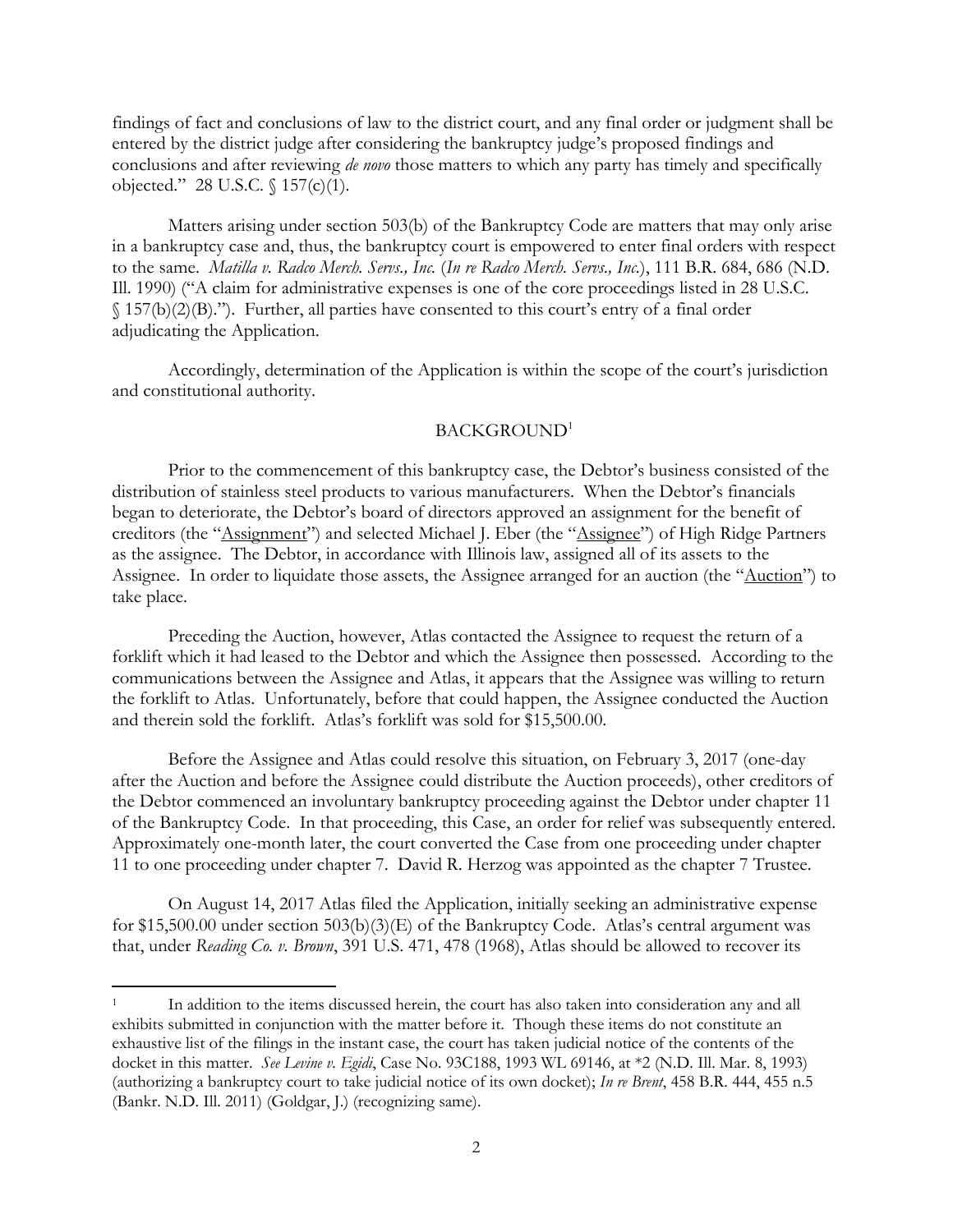claim against the Assignee as a section 503(b)(3)(E) administrative expense of the bankruptcy estate. That claim against the Assignee, as asserted by Atlas, was for liability arising out of civil conversion. In the alternative, Atlas argued that a constructive trust should be imposed on the estate in the amount of the proceeds of the sale of the forklift.

On September 1, 2017, the Trustee filed its response (the "Response"). The Trustee argued that Atlas's request was inappropriate for several reasons. The Trustee argued that the proceeds from the sale of the forklift did not provide a benefit to the estate and that there was no evidence the proceeds were paid to the Trustee, thus defeating a section 503(b)(3) administrative expense request. The Trustee further contended that a constructive trust should not be imposed as the proceeds from the sale of the forklift cannot be traced to the bankruptcy estate. Finally, the Trustee argued that if an administrative expense is allowed, the court should not direct the payment of said expense.

On October 17, 2017, the court conducted a hearing (the "Hearing") on the Application, at which counsel for Atlas and the Trustee argued in support of their respective positions. During the Hearing, it became clear that Atlas would be unlikely to succeed under section 503(b)(3)(E). Instead, the discussion shifted to whether Atlas was entitled to protection under section 543(c)(1) of the Bankruptcy Code, and if so, what manner of that protection would be appropriate.

## DISCUSSION

#### A. Administrative Expense under Section 503(b) and *Reading*

Atlas contends that it is entitled to be compensated for the Assignee's obligation to it as an administrative expense under section 503(b)(3)(E) of the Bankruptcy Code. The Trustee responds that an administrative expense would be improper under the standard set forth for the same. Further, the Trustee argues that the court should not direct payment of that administrative expense.

Section 503(b) provides, in pertinent part, that "after notice and a hearing, there shall be allowed administrative expenses, …, including, (3) the actual, necessary expenses, … (E) incurred by a custodian superseded under section 543 of this title, and compensation for the services of such custodian." 11 U.S.C. § 503(b)(3)(E).

Atlas relies almost entirely on *Reading* to advance its argument. In *Reading*, the Supreme Court considered how, if at all, a party to whom a receiver of the debtor's had become obligated after the commencement of the bankruptcy case should be compensated from the bankruptcy estate. There, a fire took place several months after the debtor had filed the petition for bankruptcy, while the custodian remained in possession of the property. *Reading*, 391 U.S. at 473. In considering the issue, the Supreme Court found that an administrative expense claim was appropriate because "costs that form 'an integral and essential element of the continuation of the business' are necessary expenses even though priority is not necessary to the continuation of the business." *Id*. at 484.

Atlas's faith in *Reading* is, however, misplaced for several reasons.

First, *Reading* is a pre-Bankruptcy Code case. While such pre-Bankruptcy Code cases may "inform [ ] our understanding of the code," *Harford Underwriters Ins. Co. v. Union Planters Bank*, 530 U.S. 1, 10 (2000); *see also Colfin Bulls Fundings A, LLC v. Paloian* (*In re Dvorkin Holdings, LLC*), 547 B.R.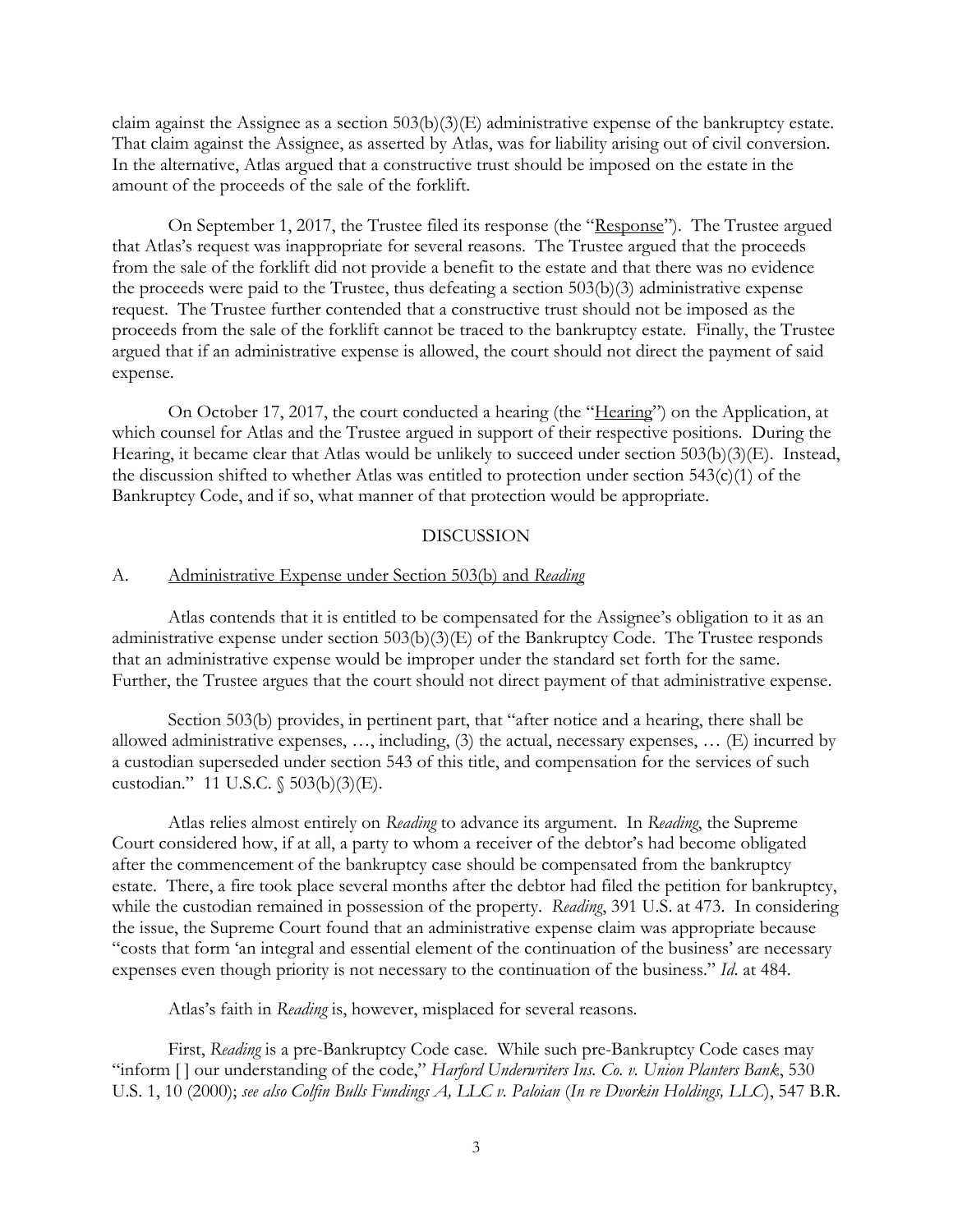880, 893 (N.D. Ill. 2016), such cases are not controlling law in the present day. "[P]re-Code practices 'cannot overcome th[e] language of the Code.'" *Harford Underwriters*, 530 U.S. at 10; *see also Dvorkin*, 547 B.R. at 893. First and foremost, this court is obligated to interpret the Bankruptcy Code, not pre-Bankruptcy Code. *RadLAX Gateway Hotel, LLC v. Amalgamated Bank*, 566 U.S. 639, 648 (2012); *see also Dvorkin*, 547 B.R. at 893. Here, Congress has legislated to these issues in sections 503 and 543 of the Bankruptcy Code and the court is obligated to apply those previsions above and beyond any general considerations advocated by *Reading*. *In re Willett*, 544 F.3d 787, 793 (7th Cir. 2008) (when the Bankruptcy Code is sufficient alone to handle a situation, there is no need to look further).

Second, *Reading* appears limited on its facts to postpetition conduct. The Seventh Circuit, for example, relied on *Reading* relatively recently in just that limited contact. *In re Resource Tech. Corp.*, 662 F.3d 472, 474 (7th Cir. 2011). In *Resource Tech*., the noxious fumes which prompted a disastrous decrease in a hotel's business appeared months after the debtor filed its petition for bankruptcy, again, while the custodian remained in possession. 662 F.3d at 474. The Seventh Circuit considered *Reading*'s treatment of postpetition torts to be persuasive. In part based on *Reading*, it found authority under section 503(b)(1) to award those tortiously harmed by a custodian with an administrative expense reimbursement. *Id*. at 484. Nothing in *Resource Tech.*, or otherwise in the controlling case law, extends such reasoning to prepetition expenses. <sup>2</sup>

Thus, Atlas cannot rely on *Reading* to assert an administrative expense under generally section 503(b). Looking instead at the statute itself, under section 503(b)(3)(E), Atlas fares no better.

Atlas contents that as section  $503(b)(3)(E)$  provides administrative expense status for the actual, necessary expenses incurred by a custodian, it is entitled to assert such expenses directly against the bankruptcy estate. That appears to be an attenuated reading of the provision. Section 503(b)(3), for example, provides the same status for the actual and necessary expenses of creditors who commence involuntary proceedings and creditors that recover transferred or concealed by the debtor. 11 U.S.C.  $\$503(b)(3)(A) \& (B)$ . By Atlas's logic, any party to whom such creditors are obligated would have the standing to assert the claims directly against a bankruptcy estate. There seems little to constrain such a reading. Would a bankruptcy estate, for example, be liable to the telephone bills of such creditors directly to the phone companies in question?

Allowing creditors of creditors to assert such expenses is a slippery slope, and leads to results inconsistent with the Bankruptcy Code's overall scheme. *United States v. Chemetco, Inc.*, 274 F.3d 1154, 1159 (7th Cir. 2001) (consistency with the statutory scheme is to be considered when giving effect to statutory interpretations). It would also render section 503(b)(4) meaningless, as it would allow attorneys or accountants of the parties covered by section 503(b)(3) to assert their own claims directly under the latter section. Such a reading would be inappropriate. *United States v. Miscellaneous* 

 $\overline{a}$ 

<sup>2</sup> Other Circuits have made similar holdings. The First Circuit has explicitly stated that under *Reading* that prepetition conduct should not be considered as an administrative claim, whereas postpetition conduct can. *Munce's Superior Petroleum Prods., Inc. v. N.H. Dep't of Envtl. Servs.* (*In re Munce's Superior Petroleum Prods., Inc.*), 736 F.3d 567, 571(1st Cir. 2013). The Eighth Circuit has required an injury postpetition. *Total Minatome Corp. v. Jack/Wade Drilling, Inc.* (*In re Jack/Wade Drilling, Inc.*), 258 F.3d 385, 390 (8th Cir. 2001). Finally, the Ninth Circuit has held that *Reading* specifically involves "post-petition tort-like conduct." *Nat'l Labor Relations Bd. v. Walsh* (*In re Palau Corp.*), 18 F.3d 746, 751 (9th Cir. 1994).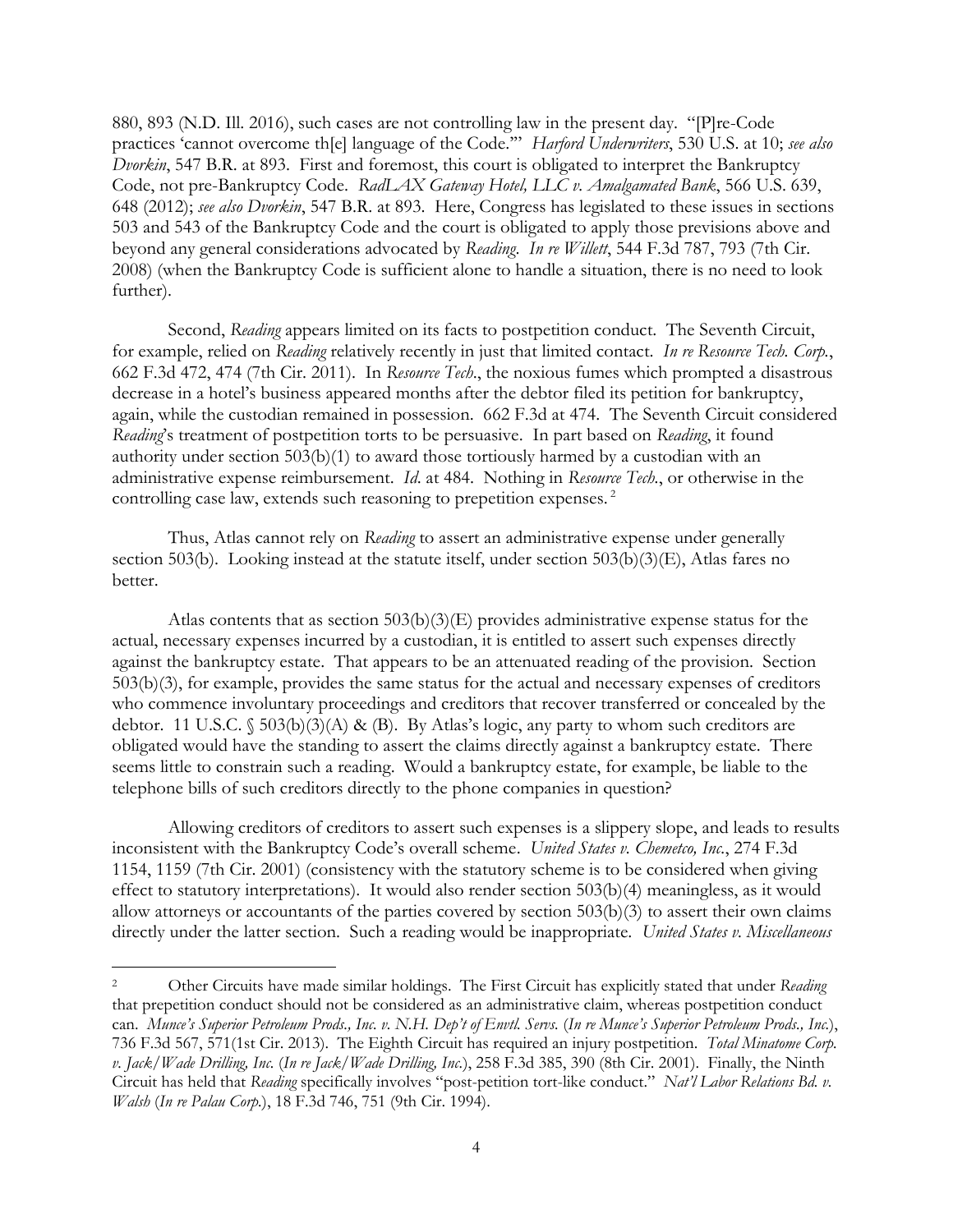*Firearms, Explosives, Destructive Devices & Ammunition*, 376 F.3d 709, 712 (7th Cir. 2004) ("We will not construe a statute in a way that makes words or phrases meaningless, redundant, or superfluous.").

The better reading of section 503(b)(3) is that such expenses are for the named parties alone—in this case, the custodian—to assert. As a result, the court cannot accept the contention that Atlas has a direct right to assert an administrative expense under section 503(b)(3)(E). Instead, as discussed below, the Bankruptcy Code provides another level of protection for such parties, one that would also be meaningless if Atlas's interpretation of section 503(b)(3)(E) were accepted.

For these reasons, Atlas's reliance on section 503(b)(3)(E) and *Reading* is rejected*.*

#### B. Protection under Section 543(c)(1)

 $\overline{a}$ 

As noted above, at the Hearing, the argument turned to whether Atlas is entitled protection under section 543 of the Bankruptcy Code, and if so, what nature of protection would be appropriate.

Section 543(c)(1) states that "the court, after notice and hearing, shall protect all entities to which a custodian has become obligated with respect to such property or proceeds, product, offspring, rents, or profits of such property." 11 U.S.C. § 543(c)(1). Such protection is obligatory. By using "shall" in the provision, Congress requires the courts to act if the requirements are satisfied. *Kingdomware Techs., Inc. v. United States*, –– U.S. ––, 136 S. Ct. 1969, 1977 (2016) ("When a statute distinguishes between 'may' and 'shall,' it is generally clear that 'shall' imposes a mandatory duty.").

Here, as the requisite hearing has been conducted, the question is whether there is an obligation that qualifies.

There is little doubt that the Assignee's sale of Atlas's forklift was wrongful. Atlas alleges that such sale resulted in conversion liability, and the Trustee makes no real attempt to rebut that allegation. The email correspondence between Atlas and the Assignee makes clear that the essential elements of conversion exist. *Bill Marek's The Competitive Edge, Inc. v. Mickelson Grp., Inc.*, 806 N.E.2d 280, 285 (Ill. App. Ct. 2004). Under Illinois law, the Assignee is thus obligated to Atlas. *In re Thebus*, 483 N.E.2d 1258, 1259 (Ill. 1985). The court therefore accepts Atlas's contention. The court also accepts that the Assignee's obligation to Atlas satisfies section 543(c)(1) in this regard.

What property is that obligation in relation to? While the Trustee challenges Atlas's ability to trace the funds from the Auction to the bankruptcy estate and that might be fatal to the constructive trust argument, *Great-West Life & Annuity Ins. Co. v. Knudson*, 534 U.S. 204, 213 (2002), that doesn't appear necessary here. While it is true that "when a fungible asset is commingled, it is considered part of the whole, unless it can be traced," *S.N.A. Nut Co. v. Tulare Nut Co.* (*In re S.N.A. Nut Co.*), 204 B.R. 537, 542 (Bankr. N.D. Ill. 1997) (Katz, J.), the facts establish that all of the Debtor's property in the Assignee's custody became property of the bankruptcy estate.<sup>3</sup>

The Assignee filed a Notice of Turnover of Estate [Dkt. No. 72], as well as a Final Report [Dkt. No. 82], evidencing the transfer of property to the estate.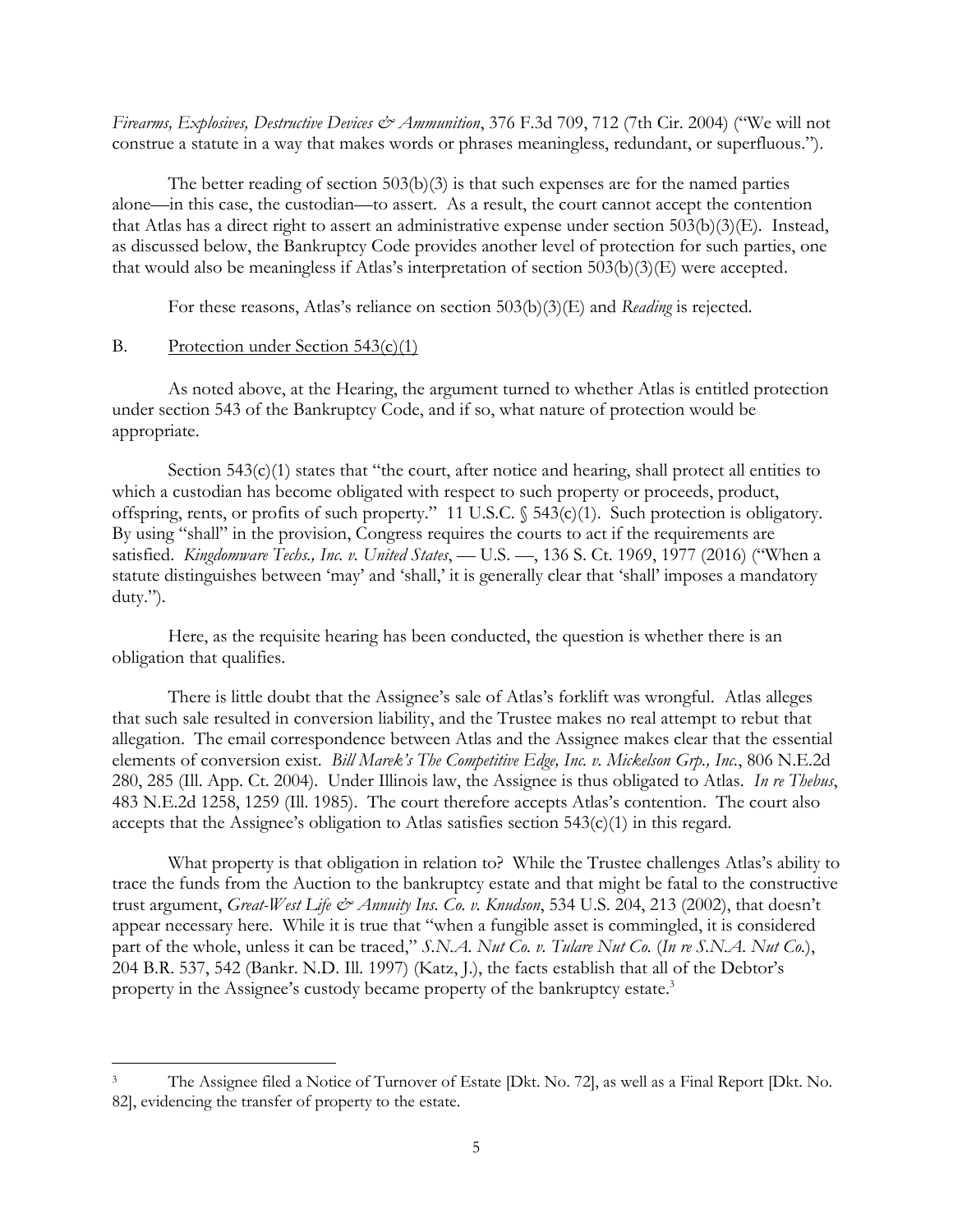Thus that whole is the property in question, and Atlas has a claim cognizable under section 543(c)(1), even if it cannot meet the heightened standards of a constructive trust. Had that property of the bankruptcy estate included the forklift, Atlas would have been able to come to the court for relief. Instead, the forklift being sold and the sale price having been paid to the Assignee,<sup>4</sup> Atlas now lays claim to an obligation from the Assignee. The Assignee is obligated to Atlas with respect to the property of the bankruptcy estate, and this element of section 543(c)(1) is therefore satisfied.

#### 1. *The Nature of the Protection*

 $\overline{a}$ 

The nature of protection available under section  $543(c)(1)$  is, however, not so simple. The word "protection" in the context of section 543(c)(1) is undefined. The statute itself does not explain its use,<sup>5</sup> and while "adequate protection" is used copiously throughout the Bankruptcy Code, 6 the use of the term protection alone occurs only in this section. A search of the legislative history of section 543 is equally unhelpful.

Another bankruptcy court making the same inquiry has equated protection with payment without further analysis, stating that "the Court would be required to provide for the payment of all of the Receiver's unpaid bills." *In re 400 Madison Avenue Ltd. P'ship*, 213 B.R. 888, 898 (Bankr. S.D.N.Y. 1997). Ten years later, another bankruptcy court echoed that ruling, also with no analysis. *In re Wayne Engineering Corp.,* Case No. 05-03394, 2007 WL 704521, at \*2 (Bankr. N.D. Iowa Mar. 5, 2007). While COLLIER ON BANKRUPTCY states the same, it does so in reliance on *400 Madison Ave*. and *Wayne*.<sup>7</sup> In short, no case appears to have actually taken up the issue.

Equating "protection" with "payment" is a convenient shorthand, and certainly will not be objected to by the parties to whom a custodian has become obligated. But for bankruptcy courts, of all courts, to apply such shorthand is problematic. Where is the determination of a party by *vis-à-vis* the creditors of the estate? Determining relative priorities is part and parcel to what bankruptcy courts do. The question therefore deserves more attention than it has received.

Immediate payment, such as appears to be the result in *400 Madison Ave*. and *Wayne,* creates a sort of superpriority status that is not clearly called for. To give that status as a default flies in the otherwise parsimonious approach taken by the courts such as in the tort cases discussed above. Further equating "protection" with "payment" is at odds with section  $543(c)(2)$ , which does in fact expressly call for payment of the expenses. Congress clearly knew how to direct payment expressly

<sup>4</sup> Atlas alleges that the proceeds from the forklift were paid to the Assignee. The Trustee has not contested that allegation.

<sup>5</sup> "When attempting to decipher the proper interpretation of a statute, we begin by determining 'whether the language at issue has a plain and unambiguous meaning with regard to the particular dispute in the case.'" *Robinson v. Shell Oil Co.*, 519 U.S. 337, 340 (1997); *see also River Rd. Hotel Partners, LLC v. Amalgamated Bank*, 651 F.3d 642, 648-49 (7th Cir. 2011).

<sup>6</sup> "When interpreting statutory language, the meaning attributed to a phrase 'depends upon reading the whole statutory text, considering the purpose and context of the statute, and consulting any precedents or authorities that inform the analysis.'" *Katsen v. Saint-Gobain Performance Plastics Corp.*, 563 U.S. 1, 6 (2011); *see also River Road Hotel Partners, LLC*, 651 F.4d at 649.

COLLIER ON BANKRUPTCY states that the protection under  $\S$  543(c)(1) "means that a trustee is required to pay the custodian's unpaid bills." ¶ 543.04 (16th ed. 2017).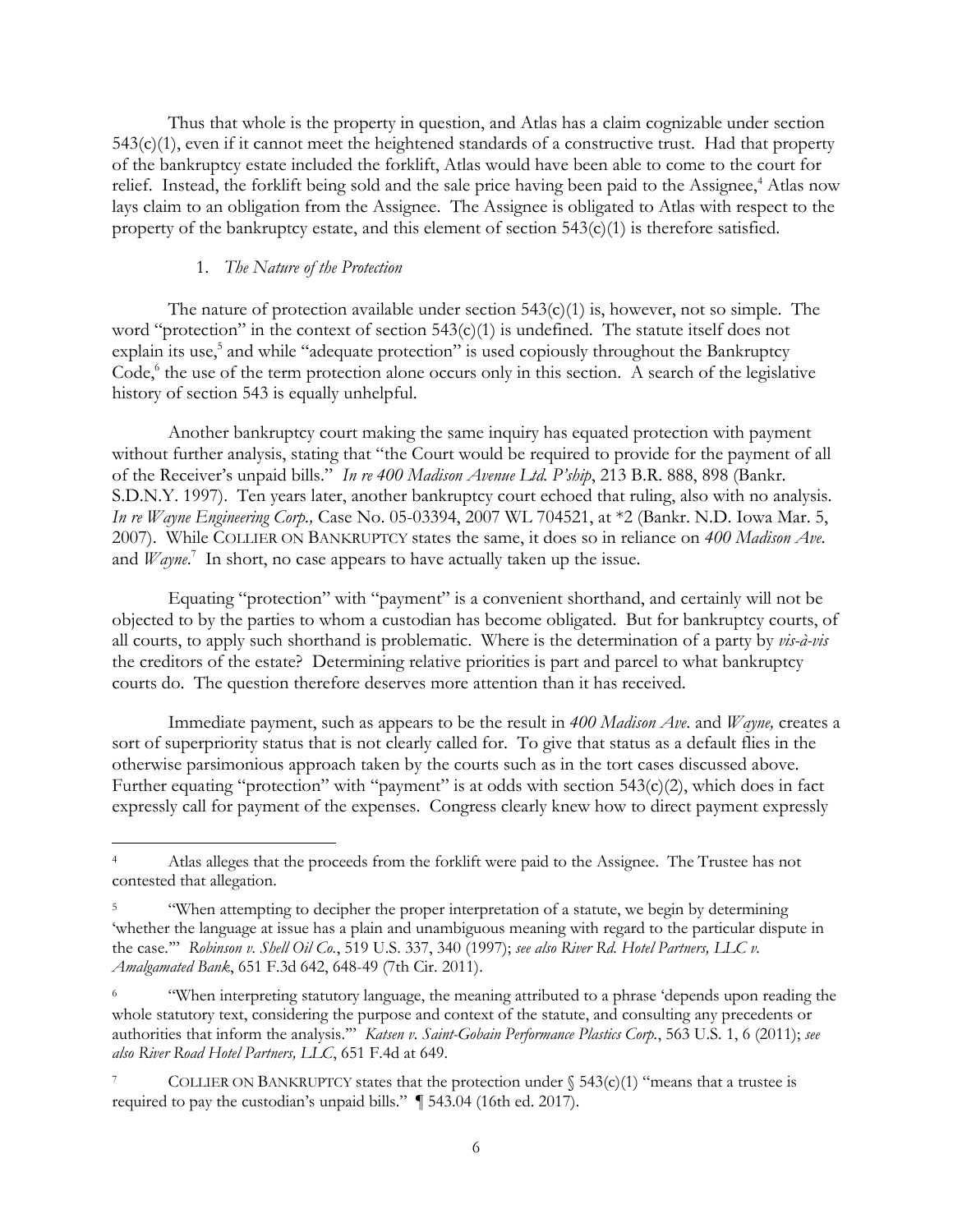when such was the intended result. That it did not do so hear indicates that Congress has something else in mind. *In re Walker*, 502 B.R. 324, 332 (Bankr. N.D. Ill. 2013) (Barnes, J.) (concluding that Congress's choice of precise phrases at points indicated some other intended meaning when precision was not used).

Of course, the court could view such protection so satisfied by allowing parties to whom a custodian had become obligated to assert general, unsecured claims against the estate. That is arguably more than they are entitled to. *See In re Euro-American Lodging Corp*, 357 B.R. 700, 717 (Bankr. S.D.N.Y. 2007) (implying that such parties would have no direct claim against a debtor but for bankruptcy); *see also* 11 U.S.C § 503(b)(1) (providing for the disallowance of claims not enforceable against the debtor or property of the debtor). But such claims might be worthless and thus constitute no protection at all. Further, despite the grant of authority in section 543(c)(1), the court would be hard pressed to afford any such claim a priority. Unlike section 503's open-ended list of administrative expenses discussed below, section 507's list of priority claims is close-ended.

That brings us back to administrative expenses under section 503. After all, section 543(c)(1) obligations are, at least from the custodian's perspective, its expenses. While, so discussed above, a party such as Atlas may not assert the custodian's expenses on the custodian's behalf, that party does not need to. As alluded to above, section 503(b)'s list of administrative expense is expressly, by use of the term "including" and being joined by "and," nonexhaustive and demonstrative. *See In re World Marketing Chicago, LLC*, 564 B.R. 587, 595 (Bankr. N.D. Ill. 2017 (Barnes, J.) The courts that have considered this issue uniformly agree on this. *See, e.g*., *Mediofactoring v. McDermott* (*In re Connolly N. Am., LLC*), 802 F.3d 810, 816 (6th Cir. 2015); *Al Copeland Enters. V. State of Texas* (*In re Al Copeland Enters*.), 991 F.2d 233, 239 (5th Cir. 1993); *United States v. Ledlin* (*In re Mark Anthony Constr., Inc.*), 886 F.2d 1101, 1106 (9th Cir. 1989).

While, as in *Connolly*, local precedent holds that administrative expenses are to be strictly construed, *In re Walsh*, 538 B.R. 466, 473 (Bankr. N.D. Ill. 2015) (Cox, J.), the balance between strict construction and need is struck so long as there exists sufficient policy and legal justifications to add to the list. *In re Beale*, 358 B.R. 744, 748 (Bankr. N.D. Ill. 2006) (Black, J.) (implying that it is possible to create another administrative expense as long as there is sufficient policy and legal justifications); *In re Adams*, 275 B.R. 274, 281-82 (Bankr. N.D. Ill. 2002) (Schmetterer, J.) (stating that additional types of administrative claims can be created if there are sufficient policy justifications).

Here there is a compelling justification to afford these parties administrative expense reimbursement. Section 543 requires the court to protect innocent parties, such as Atlas, to whom a custodian has become obligated. They may not assert section 503(b)(3)(E) expenses directly, and the custodian who is obligated to them may not do so at all. Allowing the court to fashion a remedy appears to be precisely what Congress intended, and the use of the term protection itself—a term otherwise without specific meaning in bankruptcy parlance, appears intended to allow the court the maximum amount of flexibility in so doing.

The court recognizes that in affording Atlas the right to expense reimbursement under section 503(b), it is allowing a prepetition cost to burden the estate. While neither *Reading* nor its progeny can be reasonably read to prevent this, the uninformed might find this irrational. As noted above, however, such a right is consistent with case law surrounding these obligations, and seems well within the authority and duty conveyed upon the court under section 543(c)(1). Further, Congress itself has amended section 503(b) to include prepetition obligations so as to prevent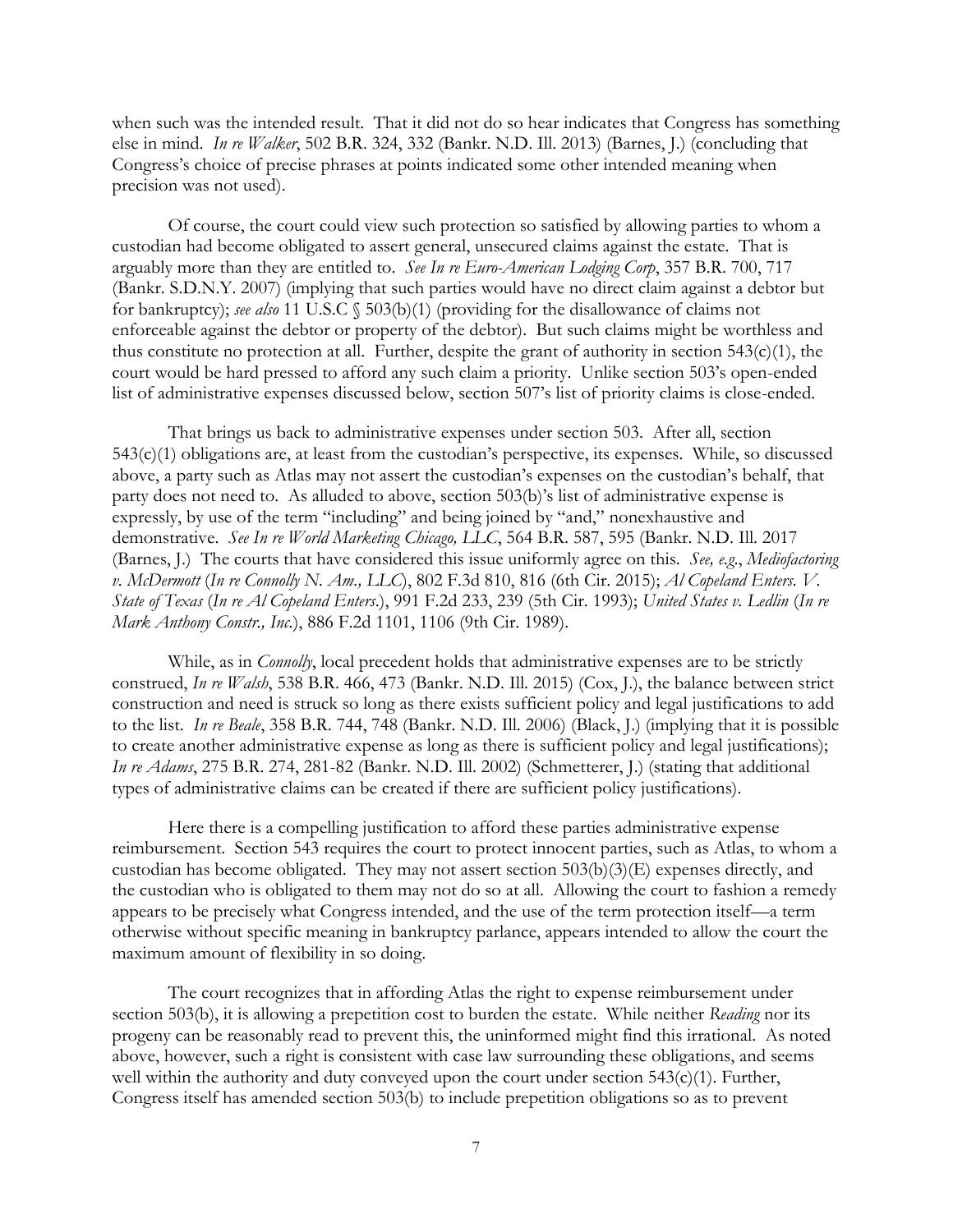extraordinary rights. See 11 U.S.C. § 503(b)(9) (as added in 2005).<sup>8</sup> Further still, the historical practice underlying section 543(c) itself supports such a result. In *Shapiro v. Chatz* (*In re A. Roth Co.*), 128 F.2d 428, 430 (7th Cir. 1942), the Seventh Circuit discussed how the existent case law under the Bankruptcy Act supported affording the administrative expenses to a prior general assignment or receivership a priority in the bankruptcy. While the Seventh Circuit rejected the claim of the applicant there under, *id.*, affording these obligations administrative expense status appears appropriate and statutorily supported here. Last, an administrative expense is a lesser remedy than requiring direct payment, as was done in *400 Madison Ave*. and *Wayne*. That treatment is a higher one than is being afforded here. This at least requires the protection afforded Atlas to be treated ratably with the other administrative obligations of the estate.

The court therefore concludes that Atlas is entitled to protection under section  $543(c)(1)$ , and that that same section affords the court the latitude to set that protection in this instance as a right to an administrative expense. In so doing, however, the court agrees with the Trustee that the court need not order any special payment mechanism or new timing. The Bankruptcy Code adequately addresses both, and there is no need to replicate that here.

#### **CONCLUSION**

For all of the foregoing reasons, the Application will be granted as set forth herein. Atlas is afforded administrative expense status under section 503(b) for the \$15,500.00 obligation as protection under section  $543(c)(1)$ . A separate order to that effect will be entered concurrently herewith.

Dated: December 22, 2017

 $\overline{a}$ 

Timothy A. Barnes United States Bankruptcy Judge

 $\overline{\phantom{a}}$  , where  $\overline{\phantom{a}}$  , where  $\overline{\phantom{a}}$  , where  $\overline{\phantom{a}}$ 

<sup>8</sup> "[T]he value of any goods received by the debtor within 20 days *before* the date of commencement of a case under this title in which the goods have been sold to the debtor in the ordinary course of such debtor's business." 11 U.S.C. § 509(b)(9) (emphasis added).